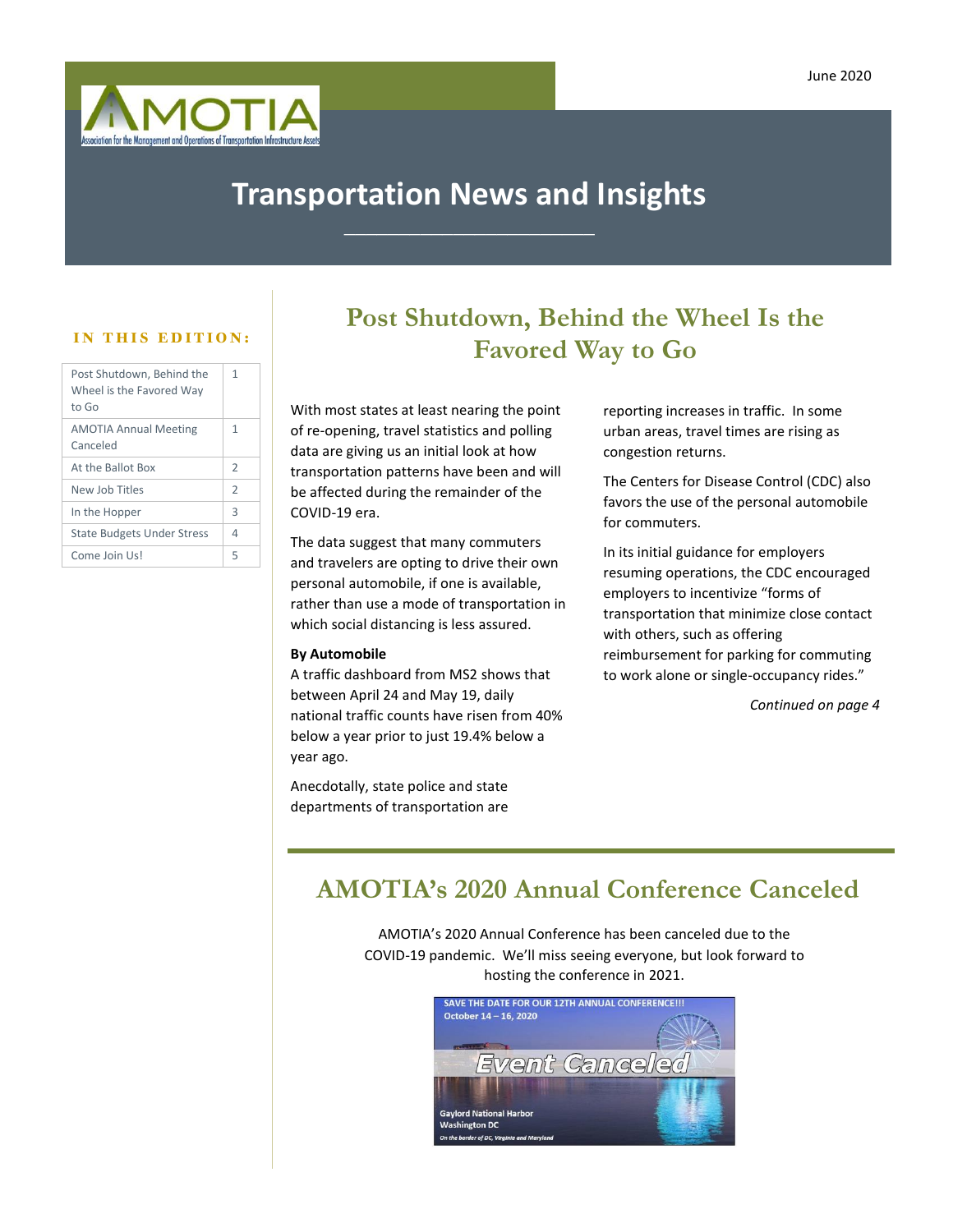## **At the Ballot Box**

Voter Decisions, New and Future

A whopping 77% of voters in **Portland, Oregon** gave their approval of Measure 26-209 to extend the city's 10 cents per gallon gasoline tax for another four years. The measure is expected to produce \$75 million in revenue over four years and the funds will be used to supplement the city's street maintenance and safety budget.

In **Hamilton County, Ohio**, which includes the city of Cincinnati, voters narrowly approved Issue 7, a sales tax increase that will be dedicated to bus service (75%) as well as road and bridge improvements (25%). In practical terms, voters agreed to shift the burden of local infrastructure improvements from the city of Cincinnati's earnings tax to the County's sales tax. The sales tax increase will take effect on July 1 when the countywide tax rate will be 7.8%, one of the highest sales tax rates in all of Ohio.

In **Omaha, Nebraska** voters gave their approval for the city to issue \$200 million in bonds to pay for street repairs.

**Sacramento County, California** is moving toward placing a 0.5 cent sales tax increase before voters in November. The final step in the process is expected to occur in July when the

Sacramento County Board of Supervisors considers the matter, but four of the five supervisors have already signaled their support for placing the measure on the November ballot. If approved by two-thirds of voters, Measure A is expected to raise \$8 billion over 40 years for road repair and construction, transit improvements, and bicycle and pedestrian facilities.

**Sonoma County, California** is preparing to ask voters to renew an existing 0.25 cent sales tax that funds road repairs, public transit, and bicycle and pedestrian pathways. Measure M, which voters first approved in 2004, will expire in April 2025 unless renewed.

## **New Job Titles**

Personnel Changes at U.S. DOT

At its May 20 business meeting, the Senate Commerce Committee advanced the nominations of Finch Fulton and Diana Furchtgott-Roth to be assistant secretaries at the U.S. Department of Transportation.

**Finch Fulton** [\(PN 1424\)](https://www.congress.gov/nomination/116th-congress/1424) was first nominated last year to be the Assistant Secretary of Transportation for Transportation Policy, a position that has been vacant thus far in the Trump Administration. If confirmed, Fulton will play a key role in developing and articulating the Administration's position on surface transportation reauthorization legislation. Fulton is currently the Deputy Assistant Secretary for Transportation Policy where he has led the Administration's work on autonomous vehicle and drone policy.

**Diana Furchtgott-Roth** (*PN 1596*) to be an Assistant Secretary of Transportation for Research and Technology. FurchtgottRoth is currently the Deputy Assistant Secretary for Research and Technology at the Department of Transportation.

The nomination of **Joel Szabat** [\(PN 1727\)](https://www.congress.gov/nomination/116th-congress/1727) to be Under Secretary of Transportation for Policy was just received in the Senate on May 4 and has been referred to the Senate Commerce Committee. Szabat currently serves as Assistant Secretary for Aviation and International Affairs. The Committee has not yet scheduled a nomination hearing.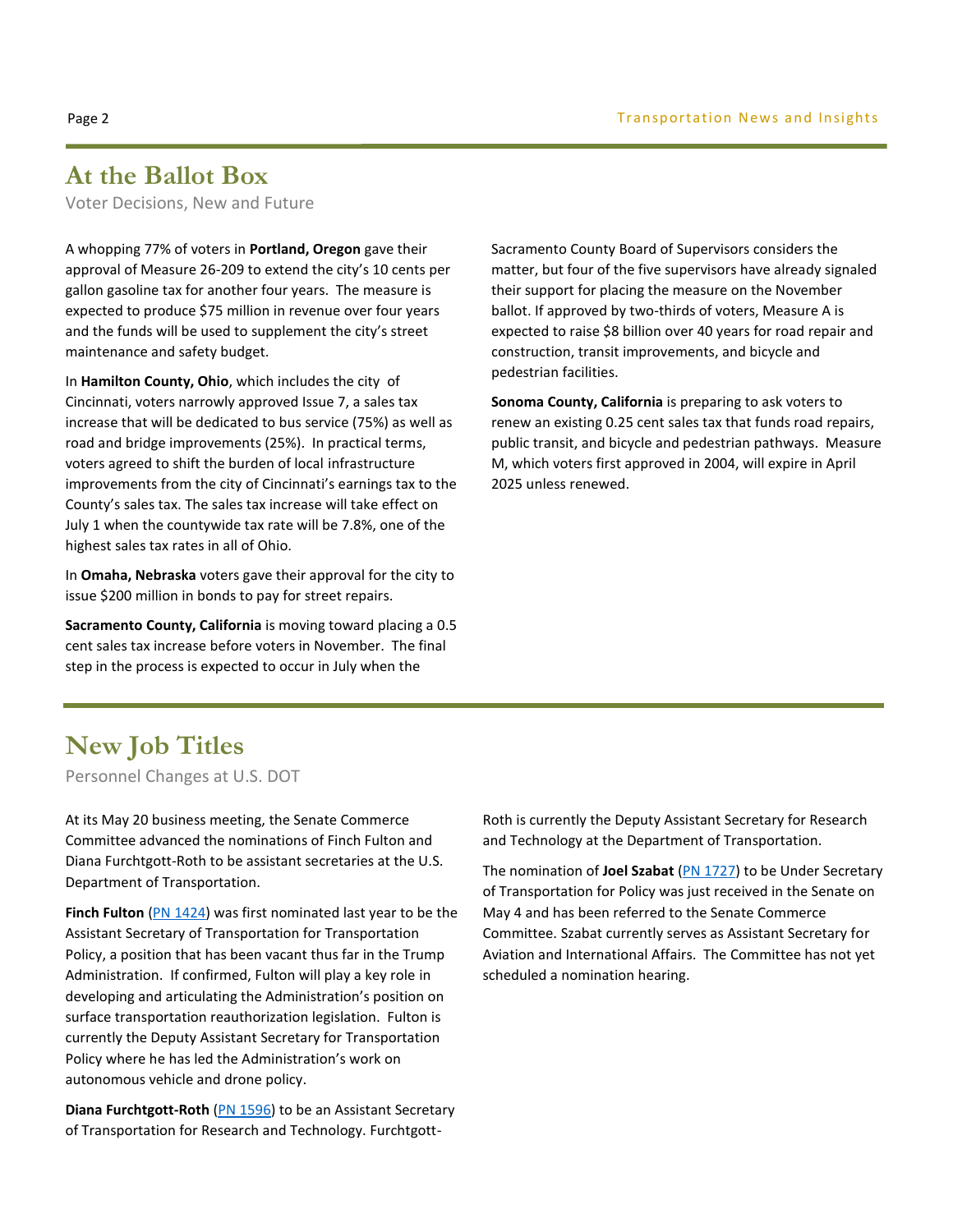## **In the Hopper**

An Update on Transportation Legislation

#### **The HEROES Act**

With only one Republican vote in favor and more than a dozen Democrats defying their party leaders to vote against it, the House of Representatives narrowly passed a \$3 trillion COVID-19 relief bill [\(H.R. 6800\)](https://www.congress.gov/bill/116th-congress/house-bill/6800) on May 15.

The bill included \$15 billion for state departments of transportation to offset the loss of gas tax revenues and provides the states with flexibility on how the funds can be used. The aim of the appropriation is to offset the loss in gas tax revenues collected by the states for roughly the next six months. The American Association of State Highway Transportation Officials (AASHTO) had originally requested \$50 billion to cover an 18-month period. AASHTO is now working to persuade the Senate to support robust and flexible funding to backstop state DOTs.

Although Senate Majority Leader Mitch McConnell has previously publicly resisted taking action on another economic relief package, the severity of the nation's economic woes appears to have modified the thinking of Senator McConnell and some of his Senate Republican colleagues.

At a recent event in Kentucky, Senator McConnell said there will likely be another legislative package but it would not allow states to use the financial aid to address any prepandemic fiscal woes. McConnell also indicated that some form of liability protection for business would be included. The Senate is now expected to begin working on its relief package in July.

#### **Surface Transportation Bill**

The House Transportation and Infrastructure Committee approved a surface transportation reauthorization bill, [H.R.](https://www.congress.gov/bill/116th-congress/house-bill/2)  [2](https://www.congress.gov/bill/116th-congress/house-bill/2), the "INVEST in America Act," on June 19 after a two-day marathon virtual markup. Prior to the markup, the Committee also released a two-pag[e fact sheet,](https://transportation.house.gov/imo/media/doc/2020%20INVEST%20In%20America%20Fact%20Sheet.pdf) a 10-page [executive summary,](https://transportation.house.gov/imo/media/doc/2020%20INVEST%20in%20America%20Bill%20Summary.pdf) and a 38-page [section-by-section](https://transportation.house.gov/imo/media/doc/2020%20INVEST%20in%20America%20Act%20Section-by-Section.pdf)  [summary.](https://transportation.house.gov/imo/media/doc/2020%20INVEST%20in%20America%20Act%20Section-by-Section.pdf)

As expected, the bill does increase spending on surface transportation, particularly on public transportation. According to a pre-markup analysis prepared by Eno Transportation Weekly, the bill would boost highway spending by 28%, mass transit spending by 54%, and intercity passenger rail spending by 332%.

The measure provides state departments of transportation with much-needed flexibility in the first year, Fiscal Year 2021, by (1) allowing up to \$22 billion in funding to be used for salaries and operating expenses and (2) eliminating the non-federal match required for federal-aid highway projects.

The measure has been criticized, however, for being written without any input from the Republican members of the Committee. Although Chairman DeFazio did ultimately accept some Republican-sponsored amendments during the markup session, the measure largely reflects the priorities and philosophy of the Committee Democrats.

The next step in the legislative process is consideration by the full House of Representa-tives, which has tentatively been set to begin on Tuesday, June 30, or Wednesday, July 1. Prior to that time, it is expected that the House leadership will merge the surface transportation measure just approved by the Transportation and Infrastructure Committee with other infrastructure-related bills. It is this bundle of infrastructure measures that is expected to be taken up by House and approved just prior to the July 4 holiday.

> AMOTIA Suite 305 300 N. Washington Street Alexandria, VA 22314

Phone: 202-253-0331 [www.amotia.org](http://www.amotia.org/)

Peter Loughlin Executive Director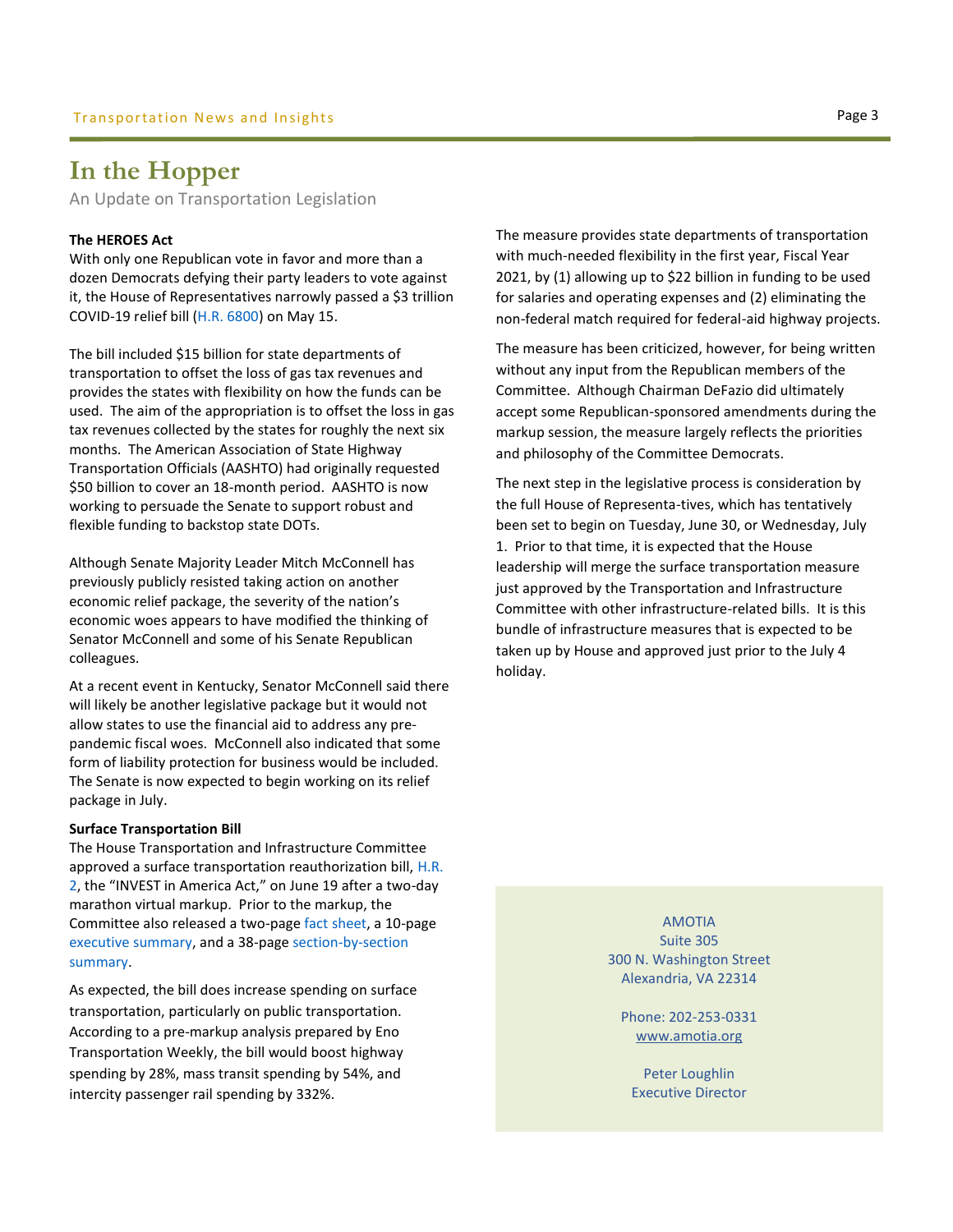## **State Budgets Under Stress**

The phrase "the perfect storm" is often used to describe a rare, unpredictable convergence of forces that produce an awful outcome. Governors and state budget officers are now seeing a perfect storm ravage their state budgets and the full extent of the damage may not be known for a year or more.

State spending has necessarily soared on coronavirus-related healthcare, unemployment compensation, and other safety net programs. At the same time, revenues are plummeting as funding from sales taxes and income taxes declines sharply. Yet the vast majority of states don't permit budget deficits and many states have limited borrowing ability. To offset the losses, states have already begun to cut spending, reduce their payrolls, tap their reserves, and explore other

options.

*Will Congress Help?* The National Governors Association (NGA[\) asked congressional leaders](https://www.nga.org/policy-communications/letters-nga/governors-letter-regarding-covid-19-aid-request/) to appropriate \$500 billion exclusively for state governments to help stabilize budgets and fund ongoing essential services. Separately, the American Association of State Highway Transportation Officials requested \$50 billion for state departments of transportation to offset the loss of gas tax revenue. The \$3 trillion relief legislation passed by the House of Representatives on May 15 included nearly \$1 trillion for state and local governments, including \$15 billion for state departments of transportation. The Senate is expected to begin crafting its own version of the next relief package in July.

## **Post Shutdown, Behind the Wheel Is the Favored Way to Go**

#### *continued from page 1*

After an outcry by public transportation advocates, the guidance was subsequently revised to read: "If feasible, offer employees incentives to use forms of transportation that minimize close contact with others (e.g., biking, walking, driving or riding by car either alone or with household members.")

In contrast to the rising use of automobiles, travel via plane, train, subway, and bus are all down dramatically and showing only limited signs of recovery.

#### **By Airplane**

A Quinnipiac University poll conducted May 14-18 revealed that 74% of Americans think it's unsafe to fly because of the coronavirus.

FlightRadar24.com reports that commercial flights were down 73.6% in April from the previous year and 71.1% for the first three weeks of May. Moreover, the slight growth in total aviation activity between April and May is largely attributable to an uptick in non-commercial flights.

#### **By Subway and Bus**

Ridership on all forms of mass transit is down more than 80%. In just the Washington DC area, the Washington Metropolitan Area Transit Authority reported a 95% drop in ridership from a year earlier. An Ipsos poll conducted in April found that 72% of U.S. transit riders will either reduce their use of public transportation or stop using it altogether until they feel it is safe to ride again.

#### **By Train**

Amtrak ridership has fallen 90%, some service lines have been suspended and other lines are operating on a reduced schedule. Some Amtrak services are scheduled to resume in June.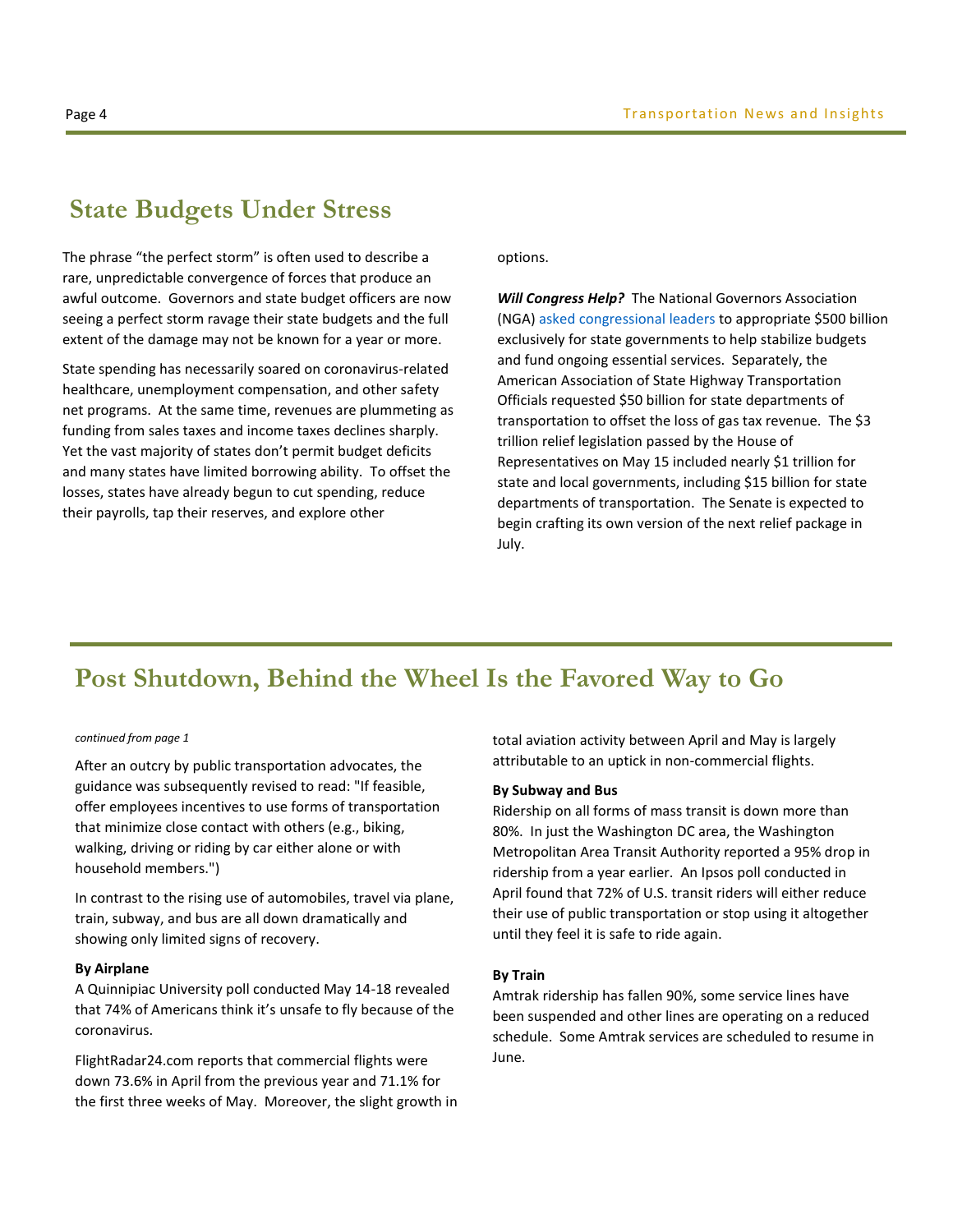# **Come Join Us!**

## *…as we combine forces to improve our transportation system.*

In 2006, four companies from across America came together to form AMOTIA – the Association for the Management and Operations of Transportation Infrastructure Assets. These companies were well-attuned to changes in government – changes that would lead to enhanced partnerships and new services to meet the needs of the traveling public.

Today, 30 companies are leading the way to advance the private sector's role in managing transportation infrastructure assets.

## **AMOTIA's Mission**

To build partnerships with industry and public agency stakeholders and disseminate information on innovative, cost-effective programs for managing, operating, and maintaining transportation infrastructure assets.

## **AMOTIA's Objectives**

- To serve as the industry voice in the fast-growing field of private sector management and operations of transportation infrastructure assets.
- To provide a forum for members to exchange ideas.
- To advocate policies and practices that help members work cooperatively and efficiently with infrastructure owners.
- To promote the use of performance measures, creative risk allocation, and other techniques that stimulate creativity and innovation, resulting in safe and cost-effective management of owner assets.

## **For more information**

Contact Peter J. Loughlin, AMOTIA Executive Director at 202-253-0331 or email [Peter.loughlin@loughlinenterprises.com.](mailto:Peter.loughlin@loughlinenterprises.com)